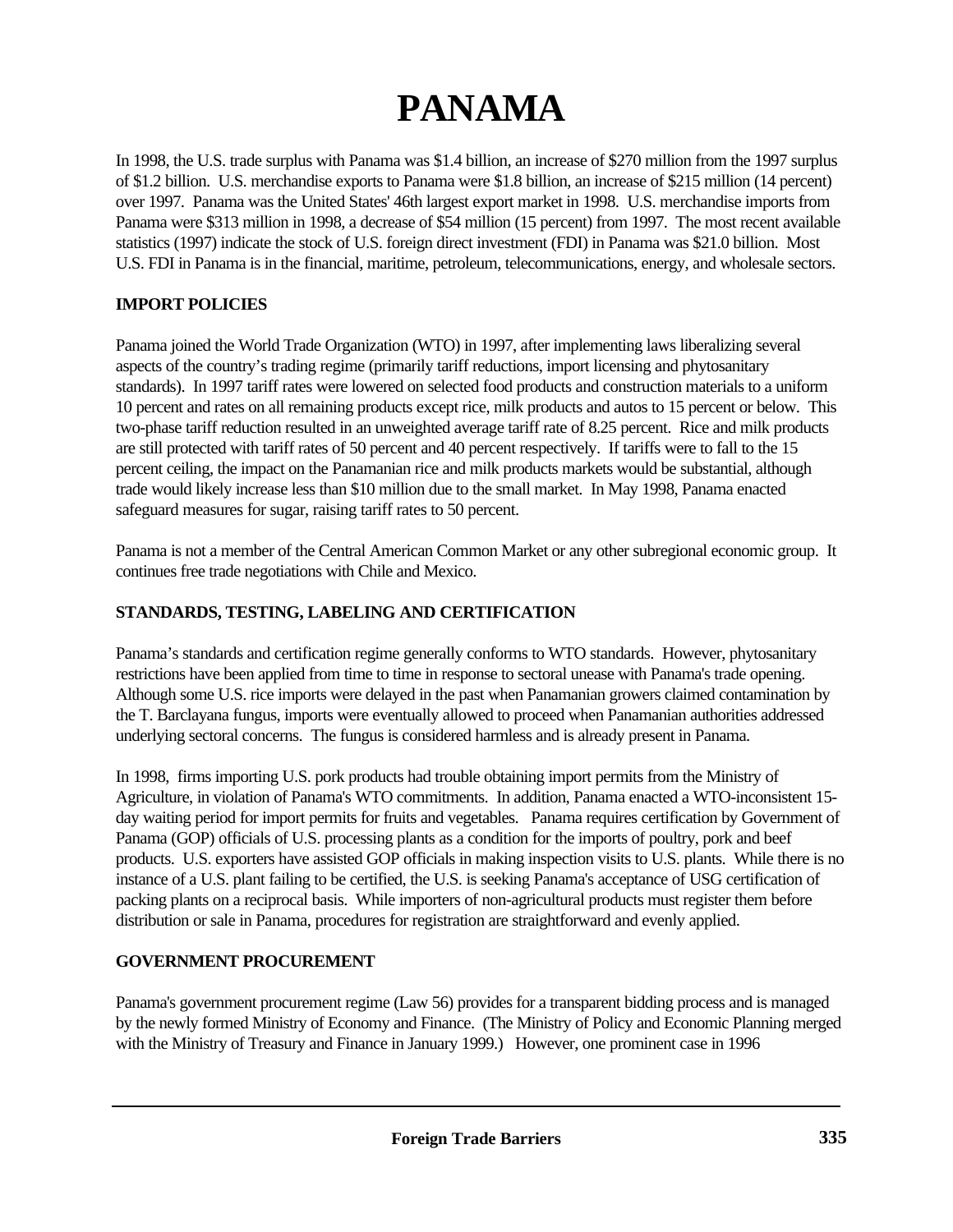#### **Panama**

raised doubts about transparency when Hutchison International Terminals won the concession to operate ports at both ends of the Panama Canal. The bidding procedure was criticized as being unorthodox and lacking transparency; U.S. firms appeared to be disadvantaged. In contrast, later bids for the state telecommunications company and power generation and distribution facilities were well organized and transparent.

## **EXPORT SUBSIDIES**

Panamanian law allows any company to import raw materials or semi-processed goods at a duty of three percent for domestic consumption or production, or duty free for export production. In addition, companies not already receiving benefits under the 1986 Special Incentives Law are allowed to deduct from taxes up to 10 percent of profits from export operations through 2002. The 1994 Tourism Law (Law 8) allows deduction from taxable income of 50 percent of any investment by Panamanian citizens in tourism development.

Panama has revised its export subsidy policies to be WTO-consistent. Tax Credit Certificates (CATs), which used to be given to firms producing non-traditional exports when the exports' national content and value added both met minimum established levels, will be phased out by 2001. Until then exporters may receive CATs equal to 15 percent of the exports' national value added. The certificates are transferable and may be either used to pay tax obligations or sold in secondary markets at a discount. The government has become stricter in defining national value added, attempting to reduce the amount claimed by exporters.

To attract FDI, the GOP exempts industries that produce exclusively for export (e.g. shrimp farming and tourism) from paying certain types of taxes and import duties. These companies are not eligible to receive CATs. "Export processing zones" (EPZ's) are part of an effort based on the "maquila" model to broaden the Panamanian manufacturing sector and promote investment in former U.S. military bases reverting to Panamanian control. Companies operating in EPZs may import inputs duty-free if products assembled in the zones are to be exported. The GOP also provides other tax incentives to EPZ companies. Thus far five EPZ's are operating, two in Colon and three in Panama City. All are in early stages of development with few tenants.

# **LACK OF INTELLECTUAL PROPERTY PROTECTION**

Recent legislation strengthened Panama's IPR regime and enforcement has improved, but piracy and counterfeiting remain problems, especially in the Colon Free Zone (CFZ). In addition to the revenues lost by companies due to piracy and counterfeiting, deficiencies in the IPR protection and enforcement regime constitute a significant impediment to foreign investment and technology transfers. A report prepared by the International Intellectual Property Alliance (IIPA) estimates that copyright infringements in Panama cost U.S. firms \$25.7 million in 1998.

Law 15 of 1994 (the Copyright Law) and Law 35 of 1996 (the Industrial Property Law) provide the intellectual property protection framework. Panama implemented the WTO Agreement on the Trade-Related Aspects of Intellectual Property Rights (TRIPs) upon WTO accession, with no transition. Early in 1999, the GOP is expected to present draft legislation to consolidate the Copyright Office and the Industrial Property Registry into an autonomous Institute for Intellectual Property. In 1998 the GOP made some efforts to enforce intellectual property rights in the CFZ. A new IPR Department in the CFZ teamed with CFZ Customs office conducted 20 raids. Nevertheless, enforcement in the CFZ against piracy has not improved significantly and piracy abounds. U.S. companies continue to view the CFZ with concern.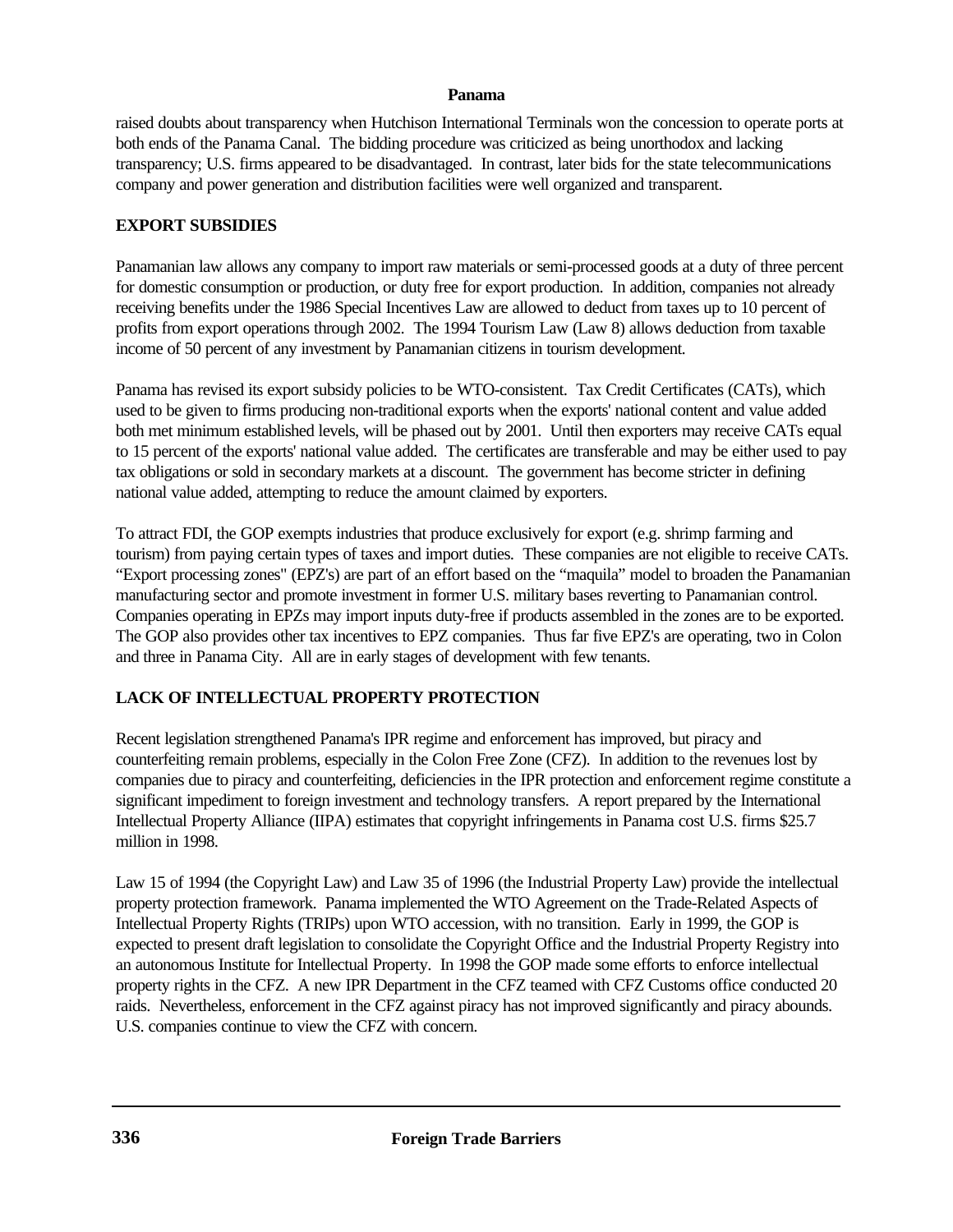#### **Panama**

# **Copyrights**

Large and medium-sized illicit video reproduction laboratories and wholesale distributors of pirate product exist throughout Panama. While the GOP has raided many video clubs in Panama City and seized thousands of videos, the Panamanian courts have not imposed penalties sufficient to deter piracy.

# **Patents**

The Industrial Property Law provides 20 years of patent protection from the date of filing for all patent holders. Pharmaceutical patents are granted for only 15 years, but can be renewed for an additional 10 years if the patent owner licenses a national company (minimum of 30 percent Panamanian ownership) to exploit the patent.

# **Trademarks**

Law 35 provides trademark protection, simplifying the process of registering trademarks and making them renewable for ten-year periods. It grants ex-offico authority to government agencies to conduct investigations and to seize materials suspected of being counterfeited, although there have been several instances where officials in the CFZ claimed they did not possess this authority. Although the 1996 Industrial Property Law specifically protects trade secrets, it has yet to be tested. The 1996 Anti-Monopoly Law (Law 29) established special courts to deal with IPR cases; in 1997 two district courts and one superior tribunal began adjudicating patent and trademark disputes. Under Law 35, IPR policy and practice in Panama is the responsibility of an Interinstitutional Committee, which coordinates enforcement actions and develops strategies to improve compliance with the law.

In April 1998, Panama was again placed in the Special 301 "other observations" category. USTR ended its outof-cycle review of Panama's protection of intellectual property in October 1998, which was undertaken in response to a 1995 petition filed by Nintendo of America and associated U.S. companies under the Generalized System of Preferences (GSP) program. USTR concluded that Panama has improved its IPR protection over the past several years. Nevertheless, the GOP needs to strengthen its enforcement capacity in the CFZ, where counterfeit merchandise continues to be transshipped for distribution.

# **INVESTMENT BARRIERS**

Panamanian law prohibits foreign government ownership of land, limiting OPIC programs that require land as collateral, but it places no legal limitations on foreign private investment or ownership. There are no performance requirements such as minimum export percentages or significant local procurement rules. Panama does not have an investment screening mechanism.

In accordance with the terms of the U.S.-Panama Bilateral Investment Treaty (BIT), Panama places no restrictions on the nationality of senior management. Panama does restrict foreign nationals to 10 percent of the blue-collar work force, however, and specialized or technical foreign workers may number no more than 15 percent of all employees in a business. A 1995 revision of the labor code eased restrictions on companies for dismissing employees.